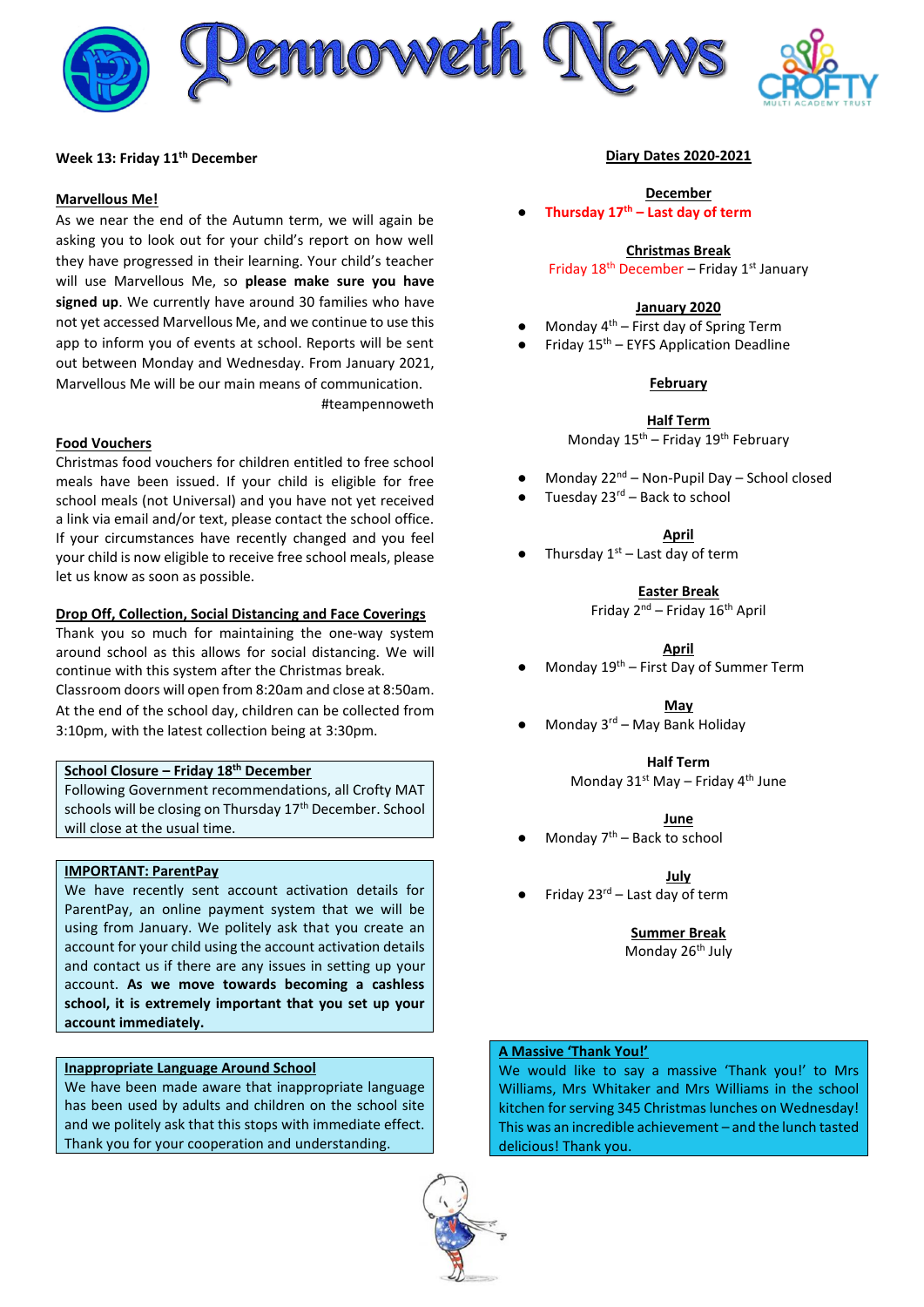# **Who has been spotted…?**

We are delighted to announce the latest recipients of our character qualities. Well done to the following children who have been spotted by staff!

Each character represents a quality we believe to be important not only in school and education but also in the wider community.

Considerate children are thoughtful, caring, sympathetic, helpful, polite, attentive, mindful and patient, amongst other qualities.

If a child is inquisitive, they are curious, inquiring, questioning, intrigued and eager to know.

Children who show they are courageous will be bold, brave, valiant adventurous and determined.

If a child is spotted as being fun, they will be enthusiastic, excited, energetic, cheerful, light-hearted and will laugh!

We also have our Stars of the Week, who have been classroom superstars and have showed a range of great qualities! Well done to the children chosen as this week's Star of the Week!

| Quality     | <b>Children Spotted in EYFS and Key Stage 1</b> | <b>Children Spotted in Key Stage 2</b> |
|-------------|-------------------------------------------------|----------------------------------------|
| Considerate | Pendennis: Eliza                                | Newlyn: Kizzy                          |
|             | Restormel: Noah                                 | Porthleven: Israel                     |
|             | Tintagel: Mia                                   | Mevagissey: Ellie-Mae                  |
|             | Porthcurno: Eleanor                             | Pendeen: Chloe                         |
|             | Gwithian: Starla                                | Lizard: Jaylen                         |
|             | Marazion: Noah R                                | Godrevy: Callum V                      |
| Inquisitive | Pendennis: Rosen                                | Newlyn: Adam                           |
|             | Restormel: Lily                                 | Porthleven: Freya                      |
|             | Tintagel: Ollie                                 | Mevagissey: Summer                     |
|             | Porthcurno: Keira                               | Pendeen: Alicia                        |
|             | Gwithian: Nojus                                 | Lizard: Lissy                          |
|             | Marazion: Tom                                   | Godrevy: James                         |
| Courageous  | Pendennis: Molly                                | Newlyn: Austeja                        |
|             | Restormel: Darcy                                | Porthleven: TJ                         |
|             | Tintagel: Ash                                   | Mevagissey: Sonny                      |
|             | Porthcurno: Lilly-Beth                          | Pendeen: Layla                         |
|             | Gwithian: Megan                                 | Lizard: Dorian                         |
|             | Marazion: Khian                                 | Godrevy: Sam                           |
| Fun         | Pendennis: Miley                                | Newlyn: Willow                         |
|             | Restormel: Connie                               | Porthleven: Thea                       |
|             | Tintagel: Amelia                                | Mevagissey: Jack                       |
|             | Porthcurno: Blake                               | Pendeen: Cacee                         |
|             | Gwithian: Lucas                                 | Lizard: Eliza                          |
|             | Marazion: Kingsley                              | Godrevy: Sophie H                      |
|             | Restormel: Maisie                               | Newlyn: Lucia                          |
|             | Tintagel: Lyra                                  | Porthleven: Lena                       |
|             | Porthcurno: Jakob                               | Mevagissey: Izabella                   |
|             | Gwithian: Isla                                  | Pendeen: Caitlin                       |
|             | Marazion: Harry                                 | Lizard: Ella                           |
|             |                                                 | Godrevy: Dylan                         |

### **Contacting School**

Please remember that you can contact us via email at **[help@pennoweth.cornwall.sch.uk](mailto:help@pennoweth.cornwall.sch.uk)** for general enquiries, or use the phase emails below to contact class teachers:

**[eyfs@pennoweth.cornwall.sch.uk](mailto:eyfs@pennoweth.cornwall.sch.uk)** (Nursery and EYFS) **[KS1@pennoweth.cornwall.sch.uk](mailto:KS1@pennoweth.cornwall.sch.uk)** (Years 1 and 2) **[lowerKS2@pennoweth.cornwall.sch.uk](mailto:lowerKS2@pennoweth.cornwall.sch.uk)** (Years 3 and 4) **[upperKS2@pennoweth.cornwall.sch.uk](mailto:upperKS2@pennoweth.cornwall.sch.uk)** (Years 5 and 6)

### **Karate Success!**

We were very pleased to hear that Lucia recently completed grading for her green stripe and blue belts in karate. To be this successful takes much commitment and dedication. Well done Lucia! This is a wonderful achievement!

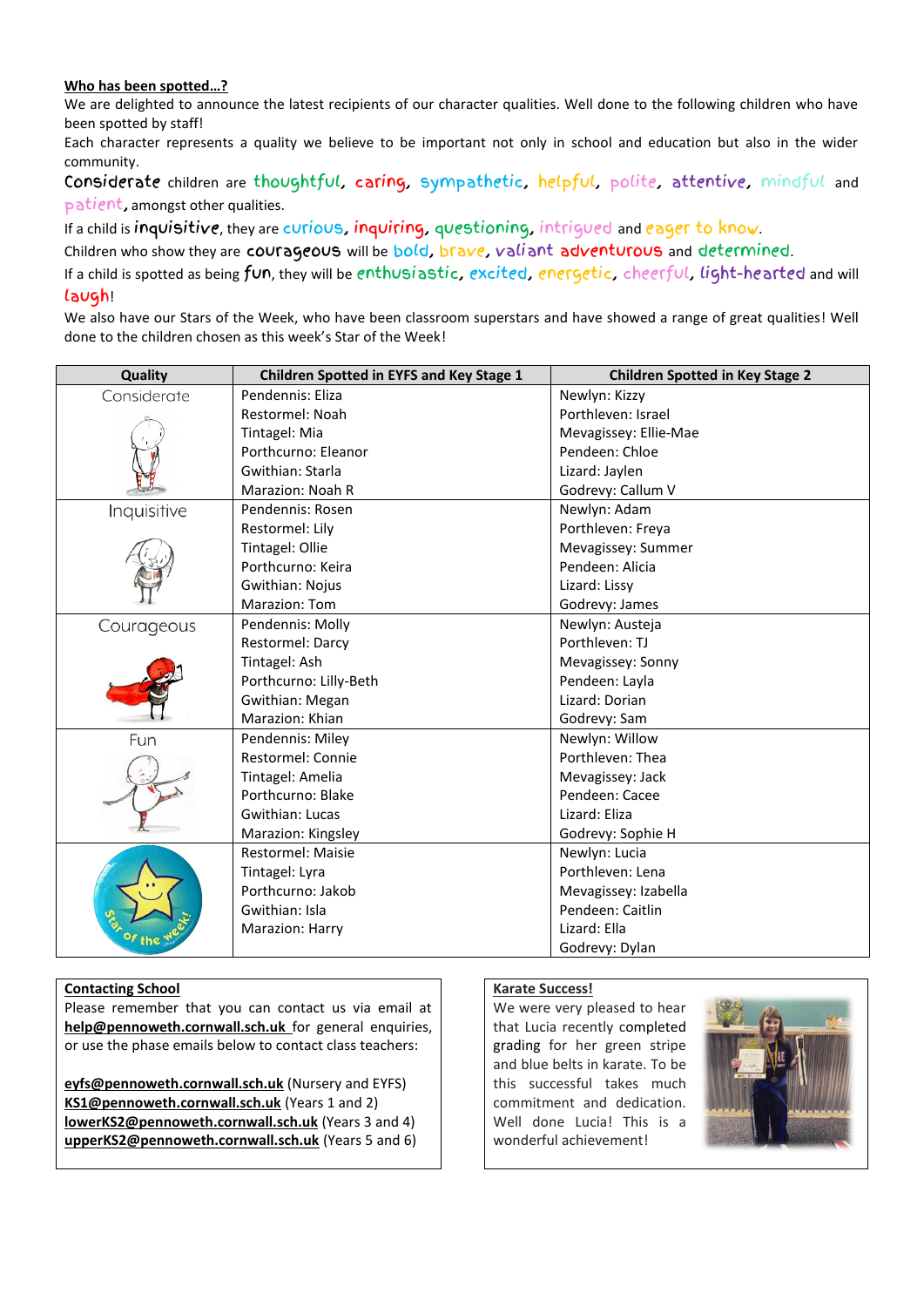# **EYFS Application for children born between 1st September 2016 and 31st August 2017**

If your child was born between 1<sup>st</sup> September 2016 and 31<sup>st</sup> August 2017, please apply for your child's place in EYFS by 15<sup>th</sup> January 2021. Click **<https://www.cornwall.gov.uk/education-and-learning/>** to access Cornwall Council's School Admissions site.

### **Early Years Update – Childcare Survey**

For any parents and carers with children in the Early Years, do remember to complete the childcare survey, which closes on Sunday 20 December 2020. To access the survey, click the following link [https://www.cornwall.gov.uk/education-and](https://www.cornwall.gov.uk/education-and-learning/early-years-foundation-stage-eyfs-and-childcare/childcare-sufficiency/)[learning/early-years-foundation-stage-eyfs-and-childcare/childcare-sufficiency/.](https://www.cornwall.gov.uk/education-and-learning/early-years-foundation-stage-eyfs-and-childcare/childcare-sufficiency/)

# **Tribal Competition Update**

We are pleased to announce the winners of our most recent tribal fitness competition. The following children achieved above and beyond what was expected. Well done!

Gwithian (Year 1) – Jaxon (Glendurgan) Porthcurno (Year 1) – Isaiah (Eden) Newlyn (Year 3) – Adam (Heligan) Porthleven (Year 4) – TJ (Eden) Mevagissey (Year 4) – Ellie (Trebah) Godrevy (Year 6) – Oliver (Glendurgan)

#### **IMPORTANT: Menu Change**





# **Monday 14th December**

Vegetable soup (Vegetarian and Vegan) Homemade bread roll Spinach and Vegetable Curry (Vegetarian and Vegan) Rice Homemade cookie

# **Tuesday 15th December**

Jacket Potato with Cheese & Baked Beans (Vegan option available) Pizza bread (Vegetarian and Vegan) Yogurt or Fresh Fruit

## **Wednesday 16th December**

Turkey Curry with Rice [Steak Pasty – Limited Availability] [Cheese Pasty – Limited Availability] Carrot Cake or Fruit Salad

## **Thursday 17th December**

Fish Chips Vegetable Samosa (Vegetarian and Vegan) Iced Treats